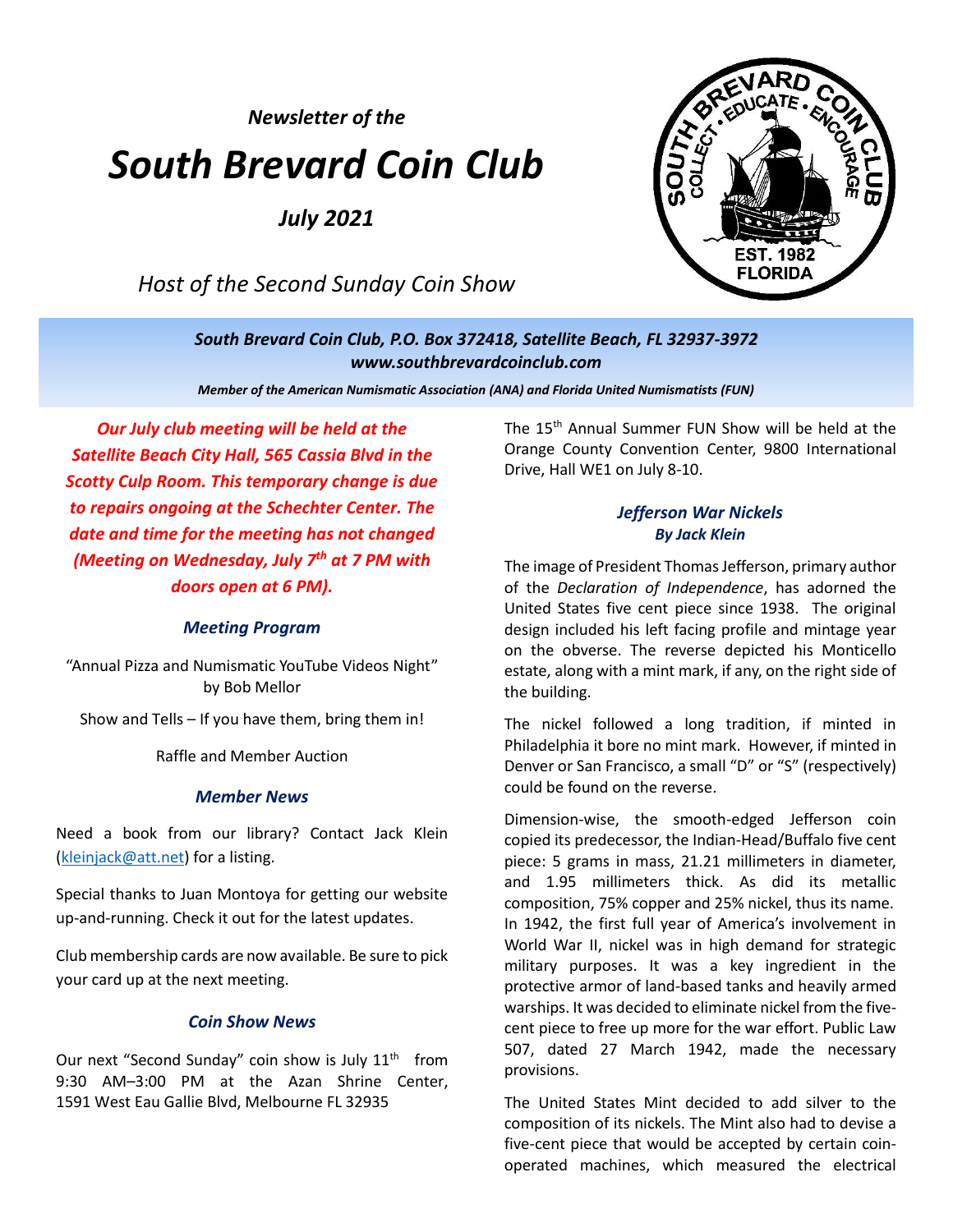resistance of its previous content: 75% copper/25% nickel. Otherwise, the new nickels would be rejected as counterfeit.

After several tests, the Mint found that an alloy of 56% copper, 35% silver, and 9% manganese fit the bill. Its mass and all other dimensions remained the same. Each new "nickel" contained 1.75 grams of silver. To further distinguish coins of the new alloy, the mint mark was greatly enlarged, and moved from the right side of the Monticello building, and placed over its dome.



Jefferson war nickel, dated 1942 with P mint mark (Photo: Author's personal collection)

And for the first time, a P mint mark was used to designate a Philadelphia mintage. The silver alloy nickels were minted from October 1942 to December 1945. A return to its previous alloy content followed in 1946.

Bowers, Q. David, *The Official Red Book Guide of Buffalo and Jefferson Nickels.* Whitman Publishing, Atlanta, Georgia, 2007.

#### *The Ptolemies of Ancient Egypt By Greg Bessette*

Ptolemy I Soter founded the Ptolemaic Kingdom of Egypt in 305 BC. He was a trusted military commander under Alexander the Great. Alexander's empire fragmented following his death, with many of his former commanders vying for control of vast regions of the empire. Ptolemy gained control of Egypt. He integrated the Hellenistic and Egyptian cultures. In doing so, he crowned himself as Pharaoh, adopted Egyptian dress, method of writing, and religious institutions while ensuring that the ruling class maintained its Hellenistic identity. Cleopatra VII was the last Ptolemaic ruler. She is well known for her marriage to Julius Caesar and later to Mark Anthony. Her reign ended in 30 BC following Anthony's loss at the Battle of Actium.



Bronze coin of Cleopatra VII, 55-20 BC, AE 40 Drachm (Courtesy: Ptolemaic Coinage, Wikipedia[, https://commons.wikimedia.org](https://commons.wikimedia.org/) /wiki/File:Cleopatra\_Mint\_Alexandria.jpg)

The Ptolemies imposed a closed system of monetary exchange. Only Ptolemaic coinage could be used within the realm. All coinage, both incoming and outgoing, was exchanged at the border. Obviously, the exchange rate was designed to favor the Ptolemies. Another contributing reason for the closed system was that Egypt had limited access to precious metals, particularly silver. Thus, foreign coinage became a major source of these materials.

Coinage issued by the Ptolemiac rulers generally follows a standard theme. The ruler issuing the coin is portrayed on the obverse. Another common obverse is an image of Zeus with diadem (a jeweled crown or headband). The reverse typically depicts the dynastic symbol of the Ptolemies, which was an eagle on a thunderbolt. The ready access to large copper mines resulted in a prolific series of bronze coinage. Many fine specimens can be found today at a reasonable cost (under \$300). The bronze coinage ranged vastly in size. The smallest coin was about 10 millimeters in diameter and weighed just under a gram. The largest denomination, the octobol, had a diameter of about 45 millimeters and weighed nearly 100 grams.



Bronze coin of Ptolemy V Epiphanes

(Courtesy: Ptolemaic Coinage, Wikipedia[, https://en.wikipedia.org/wiki/](https://en.wikipedia.org/wiki/) Ptolemaic\_coinage#/media/File:Ptolemy\_V\_Bronze\_1.jpg)

Howgego, C. Ancient History from Coins, Routledge Publishers, 1995.

Ptolemaic Kingdom, Wikipedia, https://en.wikipedia.org /wiki/Ptolemaic\_Kingdom

Ptolemaic Coinage, Wikipedia, [https://en.wikipedia.org/](https://en.wikipedia.org/%20/wiki/Ptolemaic_coinage) [/wiki/Ptolemaic\\_coinage](https://en.wikipedia.org/%20/wiki/Ptolemaic_coinage)